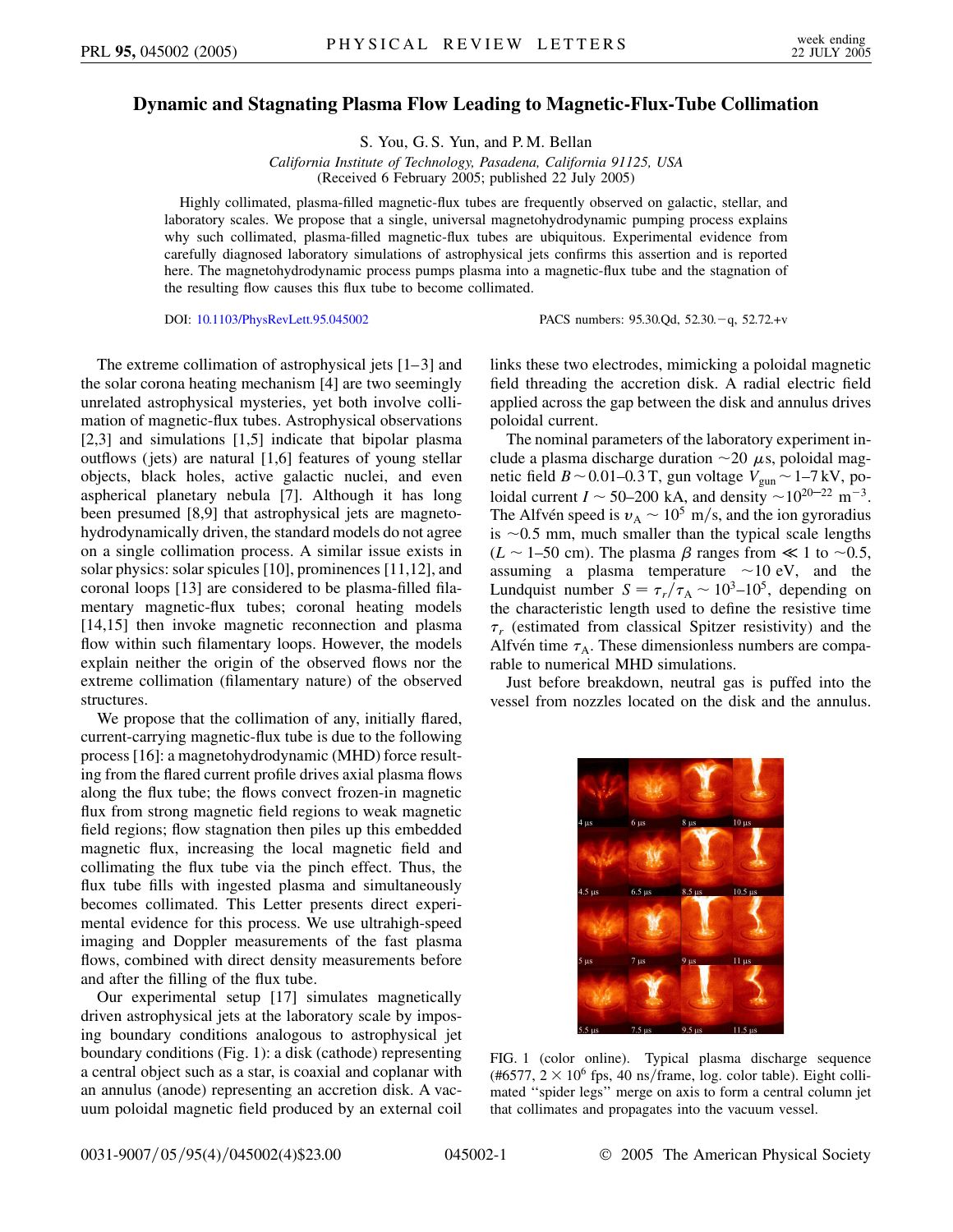

FIG. 2 (color online). Images from identical discharges. (a),(d) 4345; (b),(e) 4346; (c),(f) 4343. Nitrogen is puffed from the cathode nozzles and neon from the outer nozzles. Images  $(d)$ –(f) taken simultaneously with  $(a)$ –(c), respectively, using a second camera and 402 nm filter to image nitrogen-rich plasma. Arrow indicates specific spider leg analyzed in detail in Fig. 7.

After breakdown, plasma arches form, analogous to solar prominence loops [18]. These arches are distributed toroidally, reminiscent of spider legs, with each ''leg'' linking a gas nozzle on the disk to a corresponding nozzle on the annulus (Fig. 1, 4.0  $\mu$ s, and Fig. 2). These magnetically dominated plasma arches are initially flared (i.e., their minor radius increases with distance along their axis). Because the coil-produced poloidal vacuum magnetic field is weaker at the annulus than at the disk, the outer foot point diameter is initially 4–5 times that of the inner foot point. The eight legs quickly become bright and highly collimated: in 0.5  $\mu$ s, as the legs fill up with plasma, the outer/inner foot point diameter ratio has been measured to reduce by a factor of 2 (Fig. 3), and can approach unity to within *<*20% (Fig. 4). The legs later merge (Fig. 1, 5.5–7.5  $\mu$ s) to form a single central column (Fig. 1, 8.0  $\mu$ s), which constitutes the axially expanding "astrophysical jet" (Fig. 1, 8–10  $\mu$ s). The central column can eventually kink (Fig. 1,  $10-11.5 \mu s$ ) and lead to spheromak formation [19]. The initial flaring of the spider legs is just the flaring of the coil-imposed vacuum magnetic field, a known analytic function [20].

Measurements shown in Fig. 5 indicate that the neutral gas density existing at breakdown is totally inadequate to account for the plasma density measured in the spider legs or the central column. The measurements were taken with a custom-built fast ion gauge (FIG), with a 2  $\mu$ s response time, absolutely calibrated with a standard commercial ion gauge. *In situ* measurements of the gas cloud in front of the electrodes were fitted numerically to obtain a complete 3D approximation of the gas output from the nozzles. The numerical fit assumed a linear superposition of gas cones from each nozzle, each with a pressure distribution having an axial exponential drop and a radial Gaussian profile. In particular, these measurements indicate that prior to breakdown, the neutral gas density at the location of a single spider leg is  $\sim 10^{17}$  m<sup>-3</sup> (Fig. 5), which is 3-4 orders of



FIG. 3. Spider-leg collimation measurements. (a)–(c) Images from Figs. 2(d)–2(f). Identical white lines indicate the measurements of the spider-leg intensity. (d)–(f) Dotted line shows the quadratic term of the least-squares fit (solid line), dashed line shows the Gaussian term. FWHM (number) is assumed to be representative of the spider-leg width.

magnitude less than the plasma density measured just a few  $\mu$ s later [Fig. 6(a)]. These time-resolved FIG measurements also show that, consistent with the molecular thermal velocity of  $\sim$ 1 km/s, the characteristic time scale for neutral density evolution is  $\sim$ 10 ms, so the neutral gas distribution is quasistationary during the  $\lt 50 \mu s$  plasma discharge duration. For a plasma density  $10^3-10^4$  times greater than the locally available supply of neutrals, simple pinching of the tube would require an  $\sim$  (30–100)-fold decrease in radius. Only a 2-fold decrease is observed, so all spider-leg particles must be ingested from the gas valves into the leg by MHD forces on  $\mu$ s time scales.

To visualize this fast axial flow, nitrogen was injected from the cathode foot points of the spider legs and neon from the anode foot points (Fig. 2). A narrow band inter-



FIG. 4 (color online). (a),(b) Measurement of flux tube flaring, on image 2(f). FWHM (red solid vertical marks) constant to  $\leq$ 20%. (c) Analytical flaring of flux tube, computed from vacuum poloidal magnetic field [20]. (d) Comparison of the analytical flux tube axis positions (white lines) with image  $2(f)$ .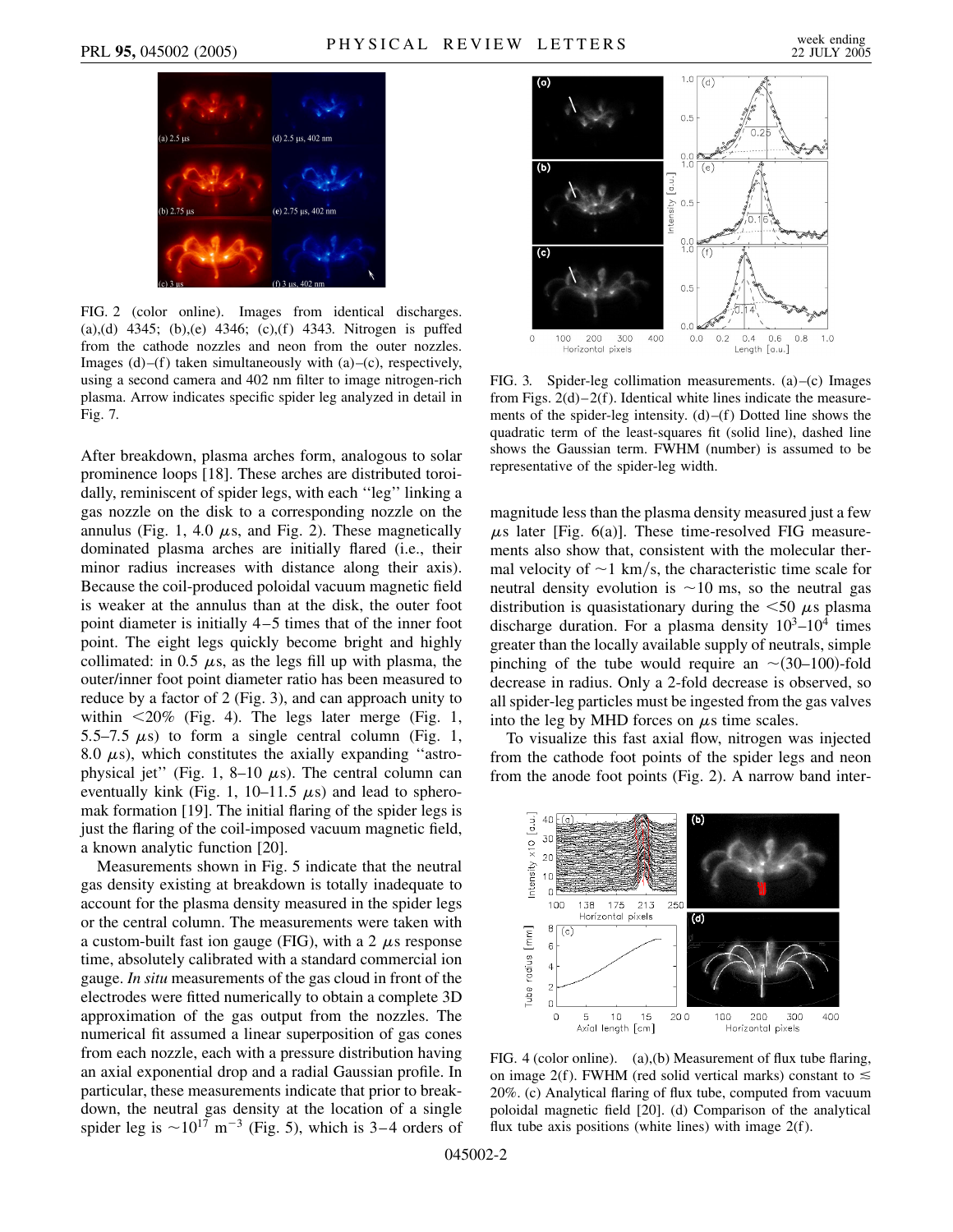

FIG. 5 (color online). Planar section of neutral density distribution just before breakdown, as measured by the fast ion gauge. Dashed line indicates the central axis of the experiment.

ference filter (central wavelength 402 nm, Gaussian passband 10 nm) isolated the nitrogen plasma for one camera [Figs.  $2(d)-2(f)$ ], while simultaneous, unfiltered photographs were obtained with a second camera [Figs.  $2(a)$ – 2(c)]. A reconstruction of the experimental geometry overlaid on the images allows comparison of the dimensions of visible legs with best-fit vacuum magnetic-flux tube [Fig. 4(d)]. The photographs indicate a brightness propagating along the axis of the spider-leg flux tube, from the cathode end to the anode end, on a  $0.5 \mu s$  time scale (Figs. 2 and 7). This bright front propagation occurs  $>1.5$   $\mu$ s after the breakdown process has ended, demonstrating that it is different from streamer fronts [21] associated with breakdown mechanisms. The time scale rules out ion acoustic velocities (8 km/s) from consideration, and the flow direction rules out electrostatic acceleration. The propagation, in fact, resembles a magnetized vacuum arc discharge [22] and involves nitrogen plasma flow, with  $\sim$ 10<sup>2</sup> km/s velocities (Fig. 7) and a  $\sim$ 10<sup>11</sup> m/s<sup>2</sup> mean acceleration. Flow velocities can be calculated assuming that the density profile along the axis of the flux tube is proportional to the square root of the light intensity, and integrating the continuity equation



FIG. 6. Spectroscopic measurements: (a) center column ''astrophysical jet"  $n_e(t)$  inferred from Stark broadening. Solid line is a polynomial fit. Errors from 1–10 eV Doppler broadening and differing Lorentzian fit parameters [24]. (b) Doppler shift of single spider leg (N II, 399.5 nm rest frame, dashed line). Solid lines are polynomial fits. Times correspond to end of 1  $\mu$ s exposure, relative to plasma breakdown.

$$
u(z) = \frac{1}{n(z)} \frac{\partial}{\partial t} \int_{z}^{L} \frac{\partial n(z')}{\partial t} dz', \tag{1}
$$

where the stagnation velocity  $u(L) = 0$  and  $L \sim 18$  cm is the spider leg's axial length (assumed to remain constant during the measurements). The mean acceleration is estimated from the typical velocity and time scale  $(u/t \sim$  $10^5/10^{-6} \sim 10^{11}$  m/s<sup>2</sup>) or from the typical length scale of the flow  $\left[ \frac{du_z}{dt} \sim \frac{u^2}{2z} \right] \sim \frac{10^{10}}{2 \times 5 \times 10^{-2}}$  $10^{11}$  m/s<sup>2</sup>].

According to the model [16], the axial component of the MHD pumping force is maximized on the flux tube axis and accelerates plasma along this axis according to the equation of motion

$$
\rho \left( \frac{\partial u_z}{\partial t} + u_z \frac{\partial u_z}{\partial z} \right) = \frac{\mu_0 I^2}{2\pi^2 a^3} \frac{\partial a}{\partial z},\tag{2}
$$

where *a* is the local flux tube radius ( $\partial a/\partial z$  is the flaring), *I* is the total current in the flux tube,  $u<sub>z</sub>$  is the axial plasma velocity, and  $\rho$  is the plasma density.

Using spider-leg flux tube dimensions measured from the photographs [Fig. 4(c),  $a \sim 4$  mm,  $\partial a/\partial z \sim 0.02$ ] and assuming the current inside a single leg is one-eighth the total measured 120 kA gun current, Eq. (2) predicts a spider-leg plasma density of  $\sim$ 2  $\times$  10<sup>21</sup> m<sup>-3</sup>. This implies that within 0.5  $\mu$ s, MHD forces inject about  $2 \times 10^{16}$ nitrogen particles from the gas nozzles into a  $\sim$ 10 cm<sup>3</sup> spider leg. Summing over all eight flux tubes gives a total influx pumping rate of  $\sim 3 \times 10^{17}$  particles/ $\mu$ s. Since it takes  $\sim$  10  $\mu$ s for the legs to merge and form the 2.5 cm diameter, 50 cm long central column, assuming the pumping rate is constant, the central column should then have a  $\sim$ 1  $\times$  10<sup>22</sup> m<sup>-3</sup> volume-averaged plasma density. The central column jet, located where 10  $\mu$ s previously there was essentially vacuum, has ingested about 10% of the total number of particles available from the gas feed lines. At this rate, it would take a few hundred  $\mu$ s to empty all the gas from the feed lines. This time is much shorter than the time scale of fusion experiments, where similar filamentary flux tubes have been observed to emerge [23] explosively from the hot plasma core and connect to the cold walls.



FIG. 7 (color online). Plasma flow measurements: (a) Intensity along axis [of specific spider leg shown in Fig. 2(f)] at 2.5  $\mu$ s [blue diamond, Fig. 2(d)],  $2.75 \mu s$  [green triangle, Fig. 2(e)],  $3 \mu s$  [red squares, Fig. 2(f)]. Solid lines are polynomial fits to the data between  $4 \le z \le 18$  cm. (b) Plasma velocities at 2.625  $\mu$ s (blue diamond line), 2.75  $\mu$ s (green triangle line), and 2.875  $\mu$ s (red square line) obtained from Eq. (1).